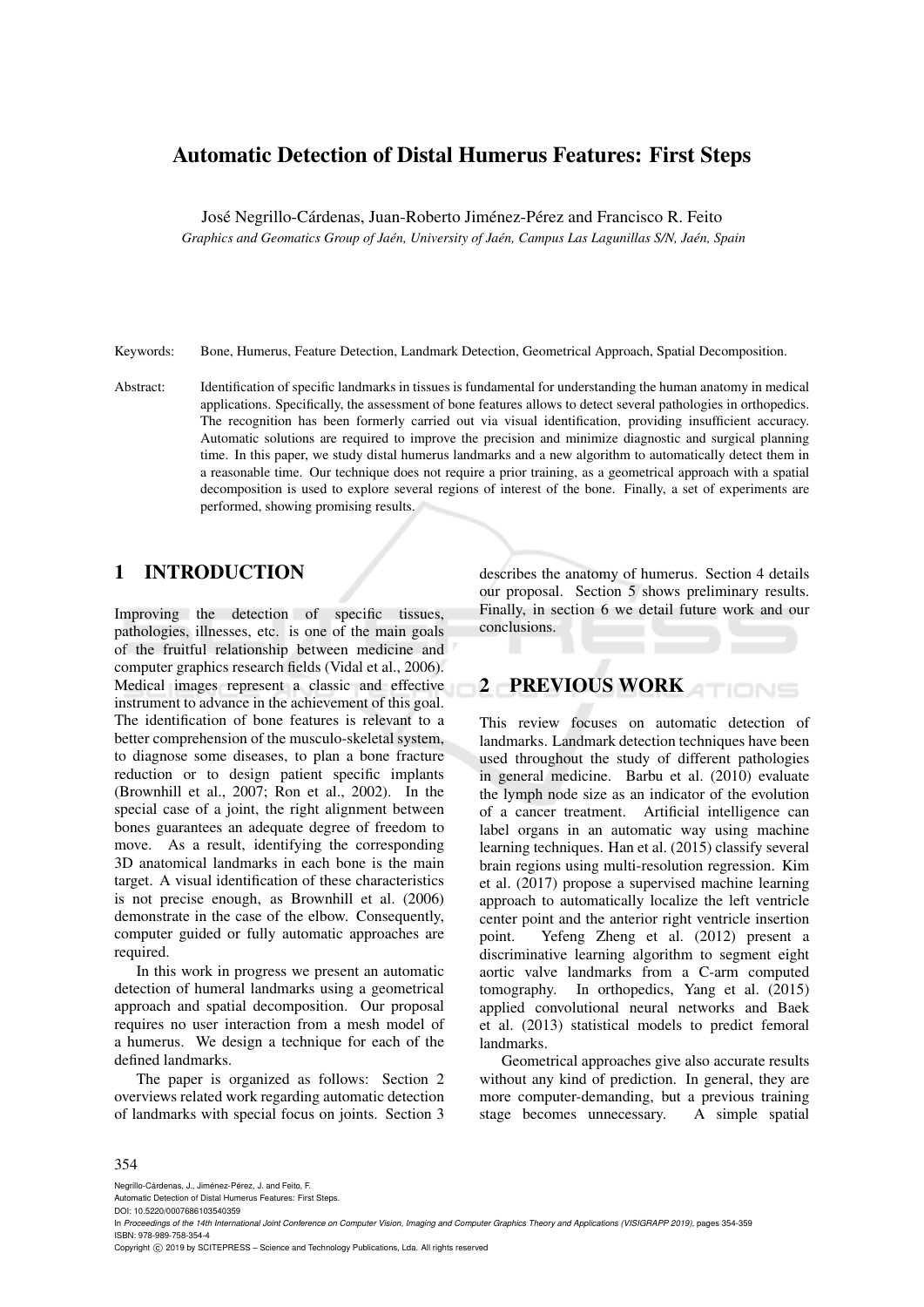

Figure 1: A visual representation of the most representative landmarks in a healthy distal humerus.

decomposition can be used to efficiently detect landmarks in specific bones. Subburaj et al. (2009) detect tibial features by curvature and spatial adjacency assessment. McDonald et al. (2009) determined a set of features in humerus to underpin an adequate alignment of the elbow joint. However, they provide insufficient technical details about how landmarks were obtained.

# 3 ANATOMY OF THE DISTAL **HUMERUS**

The humerus is a bone situated in the arm that connects shoulder and elbow. It is divided into three parts. The humeral head is the rounded upper region that allocates the shoulder. A long, cylindrical body determines the arm direction. The most distal part determines the elbow joint, that is composed of the humeroulnar and humeroradial joints. They allow the arm to be extended from  $0$  to  $180^\circ$  in a healthy person (Delgado Martínez, 2015).

Distal humeral width is commonly defined as the distance between medial and lateral epicondyles (also known as epicondylar distance). Finally, the lowest part of the humerus contains several hollows, adapting it to ulna and radius. Figure 1 shows several points of interest: trochlea, capitulum, coronoid and olecranon. We refer the reader to An (2018); Shiba et al. (1988); London (1981) for further details

regarding anatomy and biomechanical behavior of the elbow.

Apart from the referred anatomical features, several geometric landmarks can be established in order to improve diagnosis and to compare between other humeri. According to McDonald et al. (2009), humeral shaft axis (HSA) is defined as a line along the humerus, representing the geometric centers of distal and proximal endosteal canals. Epicondylar axis (ECA) is also designated as the line through medial and lateral epicondyles. An orthonormal reference coordinate system is defined with them, being the direction of HSA as *up* vector. The cross product of HSA and ECA represent *front* and  $up \times$ *f ront* determines the *right* orientation of the humerus. Note that *right* is the re-orthonormalization of ECA. Finally, the flexion-extension axis (FEA) is calculated to represent the direction of the elbow joint.

# 4 DETECTION OF LANDMARKS

Automatic detection of features is critical to significantly save processing time. Thus, manual placement becomes unnecessary to correctly situate the landmarks.

Our technique recognizes anatomical landmarks by using a geometric approach with spatial decomposition. Initially, a triangle mesh is generated from CT images using a classical *Marching cubes* algorithm (Lorensen and Cline, 1987). Afterwards the resulting mesh is simplified to reduce geometry



Figure 2: Reference coordinate axes of a humerus with its oriented bounding box.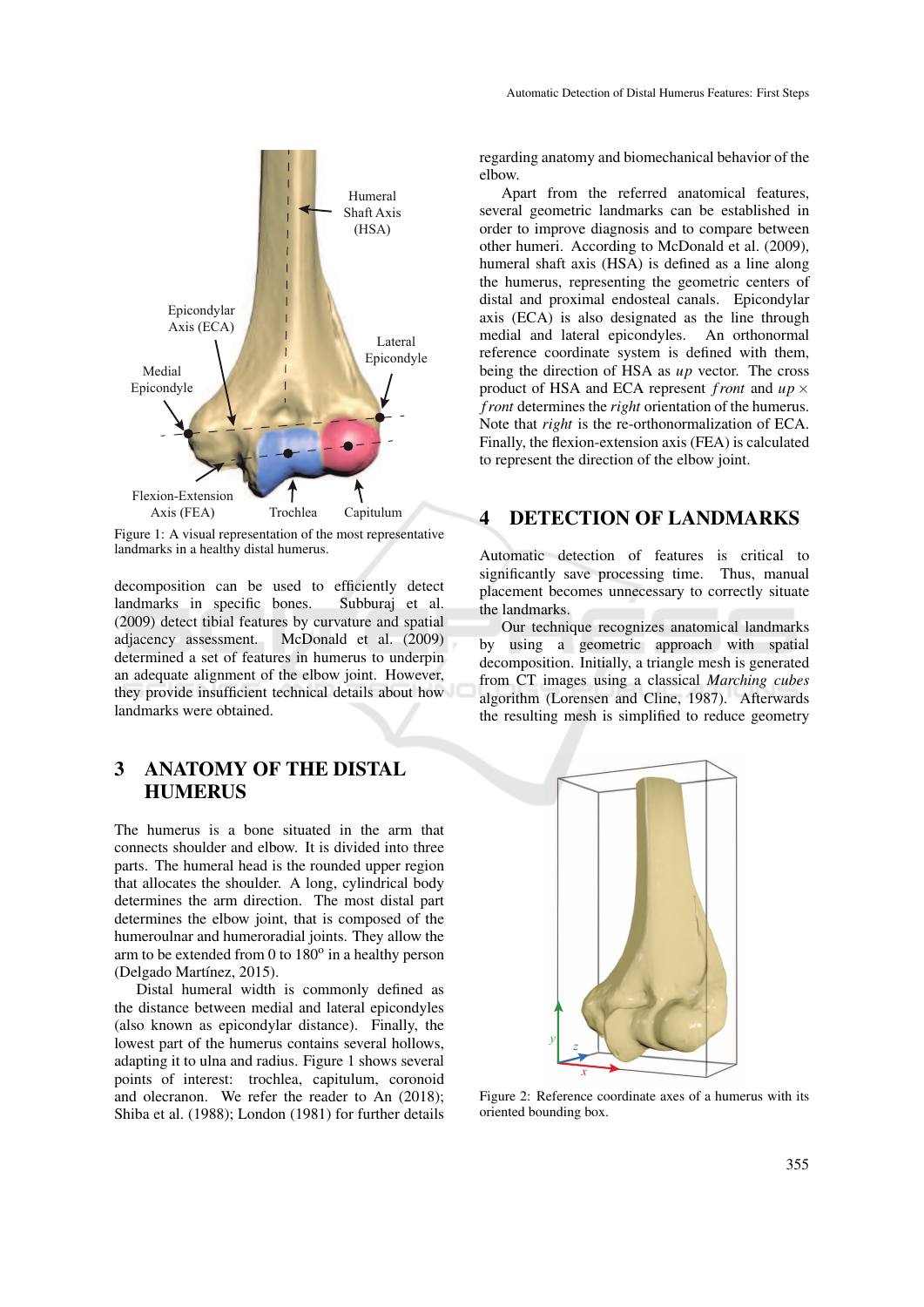

Figure 3: Steps to detect the center of a capitulum: (a) iterative cutting, (b) point cloud of the spherical cap, (c) approximated sphere (bone opacity is reduced to improve visualization).



Figure 4: Steps to detect the center of the trochlea: (a) an iterative cutting of a slice containing the capitulum center, (b) new cutting plane through local minimum of the medial zone, (c) approximated circle center.

using a decimation filter. In addition, a Laplacian smoothing filter is applied in order to reduce irregularities of the resulting mesh due to the noise of initial medical images.

A detection of the initial orientation is necessary to explore the spatial structure of the bone. By employing a geometrical approach, we consider the direction of a humerus as the longest side of its oriented bounding box (OBB). In this manner, the middle-sized edge corresponds to width, and the shortest, to depth of the 3D model. Geometric operations are performed using the OBB edge directions as a reference coordinate system. Then,  $x, y, z$  vectors define the orientation of the bone (see Figure 2).

As mentioned before, humeral shaft axis represents a line along the proximal endosteal canal of the humerus. This axis is obtained by intersecting the upper humerus to a set of manually determined planes parallel to the bottom of the OBB. Finally, HSA is defined as a linear approximation of the mass centers of each slice, applying three-dimensional orthogonal regression (Schneider and Eberly, 2003).

Medial and lateral epicondyles are computed as tangent points of both flanking planes of the OBB, i.e., those parallel to the *yz* face as it is shown in Figure 2. However, the use of irregular meshes provoked by low-quality medical images may cause unpredictable behaviour and void results. Epsilon-based operations overcome this problem by adding an inner offset to the original planes. Finally, epicondylar axis is defined by connecting both detected points.

The calculation of HSA and ECA is thus resolved as it has been commented previously. However, detection of other regions of interest is not fully concluded in an automated way. McDonald et al. (2009) also studied the detection of capitulum and trochlea by using sphere and circle fit, respectively, in predefined areas. They do not provide sufficient details about the method for establishing the zones. Accordingly, in this work in progress, we identified without any kind of interaction the centers of trochlea and capitulum, by splitting distal humerus with a set of planes.

Anatomy of distal humerus shows the capitulum as a sphere at the end of the bone (Kawanishi et al., 2013). An iterative cutting is required to find a spherical cap. The process is stopped when two polygons are encountered at least. The mesh above the plane represents a point cloud in where a sphere can be fitted using a least squares method (Eberly, 2000). As a result, the origin of the sphere is an accurate approximation of the capitulum center, as it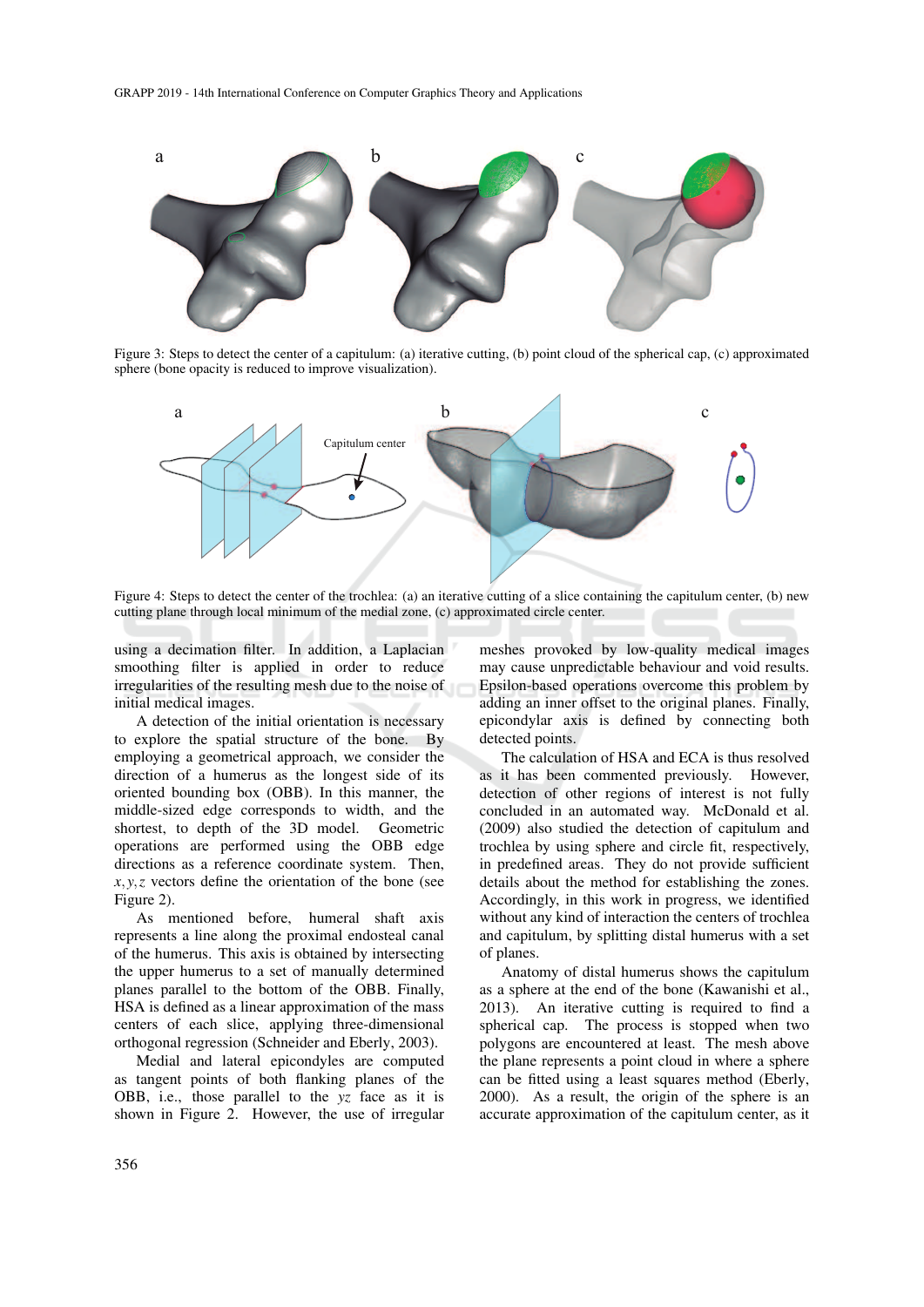

Figure 5: Landmarks detected in four humeri. Results are visually accurate.

is shown in Figure 3.

Trochlear sulcus is centered in distal humerus, next to the capitulum. It contains a groove to adapt the humerus to both ulna and radius. The center of the trochlea is placed approximately at the same height as the center of the capitulum. Thus, a cutting plane containing it, parallel to the bottom of the OBB, is defined. The clip function results a polygon representing the contour of the slice (Figure 4.a). Due to the trochlear and olecranon sulcus, a narrowing zone contains the center of the trochlea. The desired zone can be detected by minimizing the medial section of this polygon. Finally, an orthogonal plane to this minimum section is defined to slice the most distal part of the humerus (Figure 4.b). The least squares circle fitting algorithm (Eberly, 2000) is applied to the resulting strip to detect the requested point (see Figure 4.c).

To conclude, the flexion-extension axis (FEA) is defined by the connection of trochlea and capitulum centers.

### 5 EXPERIMENTS AND RESULTS

This section details the experiments performed to determine the validity of our method.

A set of four phantom humeri were scanned using a structured light 3D scanner Artec Eva<sup>1</sup>. Distal part of each one was registered and 3D meshes were generated using Artec Studio Professional software.

A program based on The Visualization Toolkit, VTK (Schroeder et al., 2006) was used to implement and test our algorithm. Currently, we calculated the following points of interest for each bone:

- Capitulum center.
- Lateral epicondyle.
- Medial epicondyle.
- Humeral shaft axis.
- Epicondylar axis.
- Flexion-extension axis.

Currently, results are visually satisfactory (Figure 5), as they match with human atlas of anatomy (Rohen et al., 2011). Further testing is required to compare between results and ensure a robust algorithm in different situations.

# 5.1 Current Issues **EXTIONS**

As mentioned in Section 4, a correct initial orientation of the bone is critical to properly apply a spatial decomposition.

VTK constructs an OBB using a classical approach (Gottschalk et al., 1996). Mean of the vertices and a covariance matrix are calculated. Then, three eigenvectors define the bounding box edges. Nevertheless, they depend on initial geometry and orientation of the mesh, producing invalid results for our algorithm in some cases. In other words, the reference corner of the OBB is placed differently depending on models used. When an initial orientation and a corner are predefined, our algorithm runs as expected.

#### 6 CONCLUSIONS

We have described an automatic feature detection algorithm for distal humeri from surface models. This approach can be applied to detect some anomalies in a bone or treat pathologies. Our technique has

<sup>•</sup> Trochlea center.

<sup>1</sup> https://www.artec3d.com/portable-3d-scanners/artec-eva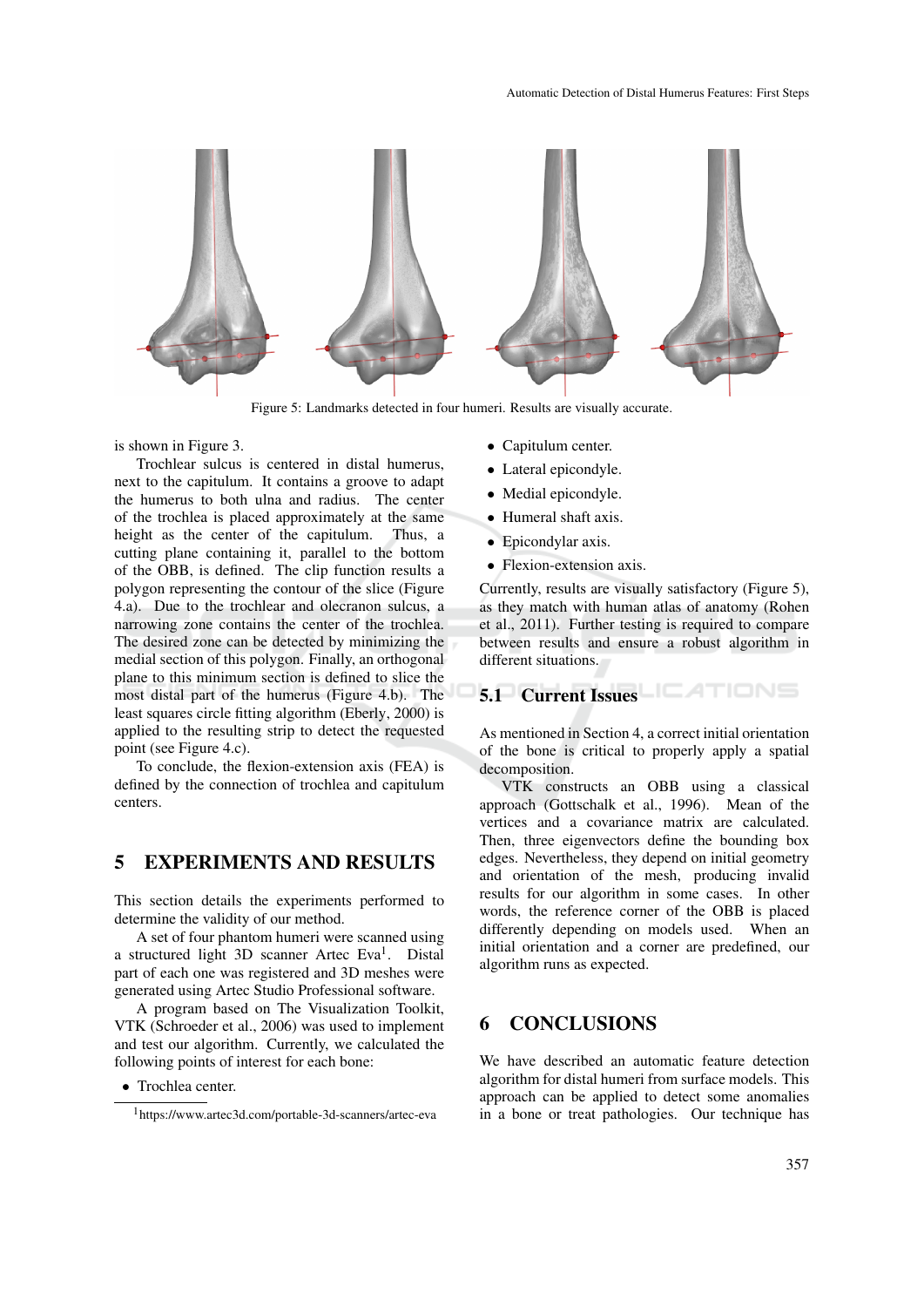been based on a geometrical approach, using a spatial decomposition. We have accomplished our primary objective of obtaining bone landmarks in an efficient way, requesting no interaction. In this position, main issues of our algorithm have been also analyzed. Preliminary experiments show promising results in terms of accuracy and performance.

Currently, we are improving the robustness of the algorithm, solving mentioned problems in Section 5.1. For instance, current manual parameters should be dynamically established for each case. Further testing using additional models is required to obtain more detailed results (e.g., accuracy and CPU/memory usage).

#### ACKNOWLEDGEMENTS

Authors are part of Graphics and Geomatics Group of Jaén (TIC-144). This research was supported by the Spanish Ministry of Education, Culture and Sports via a doctoral grant to the first author (Ref. FPU16/01439) and partially by Spanish Ministry of Science, Innovation and Universities through research projects DPI2015-65123-R and TIN2017-84968-R.

#### REFERENCES

- An, K.-N. (2018). Biomechanics of the Elbow. *Morrey's the Elbow and its Disorders*, pages 33–46.
- Baek, S.-Y., Wang, J.-H., Song, I., Lee, K., Lee, J., and Koo, S. (2013). Automated bone landmarks prediction on the femur using anatomical deformation technique. *Computer-Aided Design*, 45(2):505–510.
- Barbu, A., Suehling, M., Xu, X., Liu, D., Zhou, S. K., and Comaniciu, D. (2010). Automatic Detection and Segmentation of Axillary Lymph Nodes. In *Proceedings of the 13th International Conference on Medical Image Computing and Computer-assisted Intervention: Part I*, MICCAI'10, pages 28–36, Berlin, Heidelberg. Springer-Verlag.
- Brownhill, J. R., Furukawa, K., Faber, K. J., Johnson, J. A., and King, G. J. (2006). Surgeon accuracy in the selection of the flexion-extension axis of the elbow: An in vitro study. *Journal of Shoulder and Elbow Surgery*, 15(4):451 – 456.
- Brownhill, J. R., King, G. J., and Johnson, J. A. (2007). Morphologic analysis of the distal humerus with special interest in elbow implant sizing and alignment. *Journal of Shoulder and Elbow Surgery*, 16(3):S126–S132.
- Delgado Martínez, A. (2015). *Cirugía Ortopédica* y *Traumatolog´ıa*. Editorial Medica Paramericana. ´
- Eberly, D. H. (2000). *3D Game Engine Design: A Practical Approach to Real-time Computer Graphics*. Morgan Kaufmann Publishers Inc., San Francisco, CA, USA.
- Gottschalk, S., Lin, M. C., and Manocha, D. (1996). OBBTree: A hierarchical structure for rapid interference detection. In Anon, editor, *Proceedings of the ACM SIGGRAPH Conference on Computer Graphics*, pages 171–180.
- Han, D., Gao, Y., Wu, G., Yap, P.-T., and Shen, D. (2015). Robust anatomical landmark detection with application to MR brain image registration. *Computerized Medical Imaging and Graphics*, 46:277–290.
- Kawanishi, Y., Miyake, J., Kataoka, T., Omori, S., Sugamoto, K., Yoshikawa, H., and Murase, T. (2013). Does cubitus varus cause morphologic and alignment changes in the elbow joint? *Journal of shoulder and elbow surgery*, 22(7):915–23.
- Kim, Y.-C., Chung, Y., and Choe, Y. H. (2017). Automatic localization of anatomical landmarks in cardiac mr perfusion using random forests. *Biomedical Signal Processing and Control*, 38:370 – 378.
- London, J. T. (1981). Kinematics of the elbow. *The Journal of bone and joint surgery. American volume*, 63(4):529–35.
- Lorensen, W. E. and Cline, H. E. (1987). Marching cubes: A high resolution 3D surface construction algorithm. *Proceedings of the 14th annual conference on Computer graphics and interactive techniques - SIGGRAPH '87*, 21(4):163–169.
- McDonald, C. P., Peters, T. M., King, G. J., and Johnson, J. A. (2009). Computer assisted surgery of the distal humerus can employ contralateral images for pre-operative planning, registration, and surgical intervention. *Journal of Shoulder and Elbow Surgery*, 18(3):469–477.
- Rohen, J. W., Yokochi, C., and Lütjen-Drecoll, E. (2011). *Color Atlas of Anatomy: A Photographic Study of the Human Body*. Wolters Kluwer, Lippincott Williams & Wilkins, 7 edition.
- Ron, O., Joskowicz, L., Milgrom, C., and Simkin, A. (2002). Computer-based periaxial rotation measurement for aligning fractured femur fragments from CT: A feasibility study. *Computer Aided Surgery*, 7(6):332–341.
- Schneider, P. J. and Eberly, D. H. (2003). *Geometric Tools for Computer Graphics*. Elsevier.
- Schroeder, W., Martin, K., and Lorensen, B. (2006). *The Visualization Toolkit–An Object-Oriented Approach To 3D Graphics*. Kitware, Inc., fourth edition.
- Shiba, R., Sorbie, C., Siu, D. W., Bryant, J. T., Cooke, T. D. V., and Wevers, H. W. (1988). Geometry of the humeroulnar joint. *Journal of Orthopaedic Research*, 6(6):897–906.
- Subburaj, K., Ravi, B., and Agarwal, M. (2009). Automated identification of anatomical landmarks on 3D bone models reconstructed from CT scan images. *Computerized Medical Imaging and Graphics*, 33(5):359–368.
- Vidal, F., Bello, F., Brodlie, K., John, N., Gould, D., Phillips, R., and Avis, N. (2006). Principles and Applications of Computer Graphics in Medicine. *Computer Graphics Forum*, 25(1):113–137.